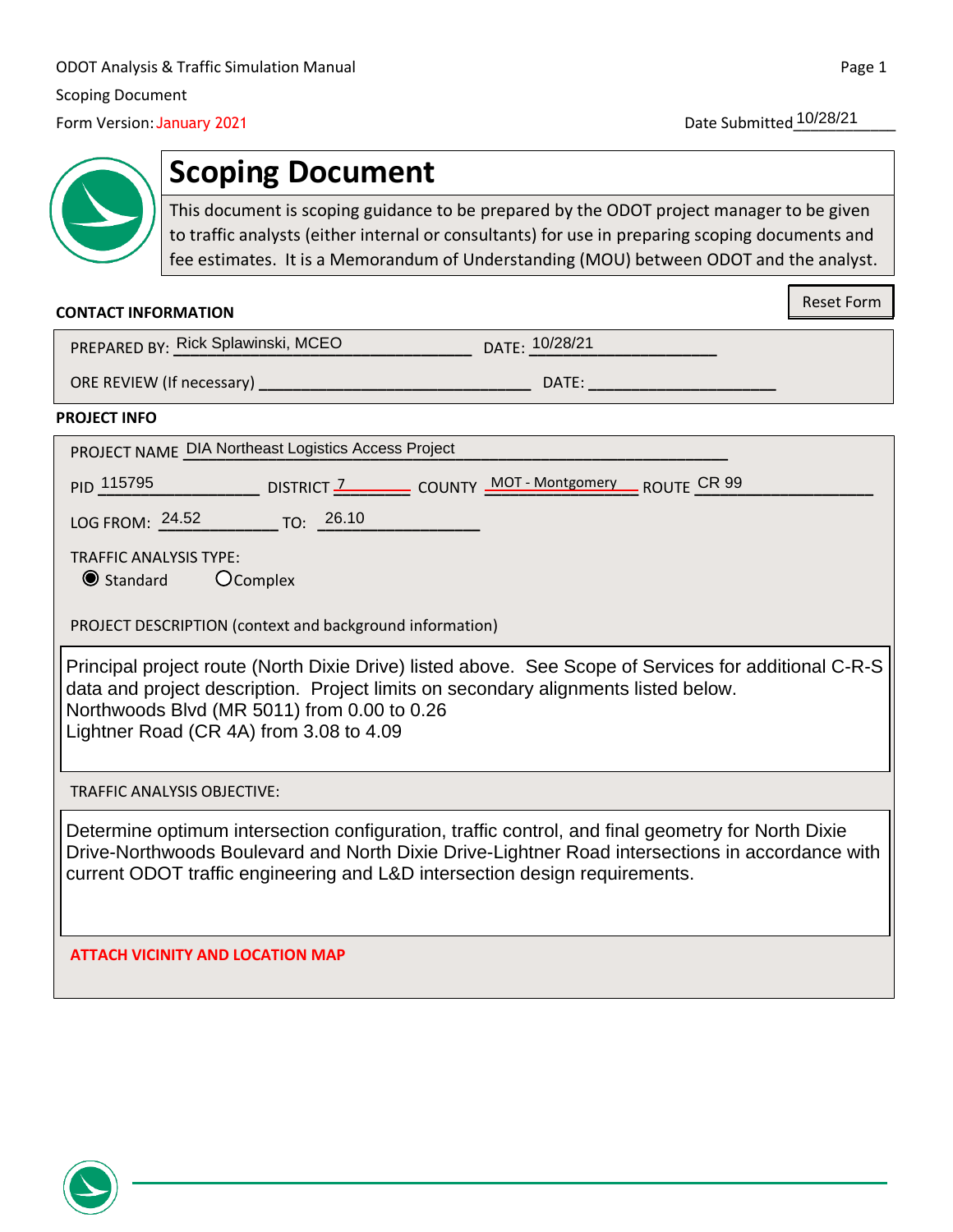# **ANALYSIS BOUNDARY LIMITS**

| DESCRIBE GEOGRAPHIC LIMITS FOR ANALYSIS<br>(Include a scaled map showing all roadway segments, study intersections and interchanges)                                        |  |  |
|-----------------------------------------------------------------------------------------------------------------------------------------------------------------------------|--|--|
| North Dixie Drive - US 40 (National Road) to Ginghamsburg-Frederick Road<br>Northwoods Blvd - North Dixie Drive to I-75<br>Lightner Road - Peters Pike to North Dixie Drive |  |  |
| <b>STUDY PERIODS AND ANALYSIS YEARS</b>                                                                                                                                     |  |  |
| DESIGN YEAR 2047<br>EXISTING YEAR 2022 PROJECT OPENING YEAR 2027                                                                                                            |  |  |
| ANALYSIS PERIODS (i.e., AM, PM, Saturday, etc.) weekday AM and PM peak periods                                                                                              |  |  |
| <b>TRAFFIC ANALYSIS TOOL SELECTION</b>                                                                                                                                      |  |  |
| DESCRIBE APPROACH TO TRAFFIC ANALYSIS (list tools to be used along with their versions) check all that apply:                                                               |  |  |
| HCS<br>TransModeler<br>Other $ $                                                                                                                                            |  |  |
|                                                                                                                                                                             |  |  |
|                                                                                                                                                                             |  |  |

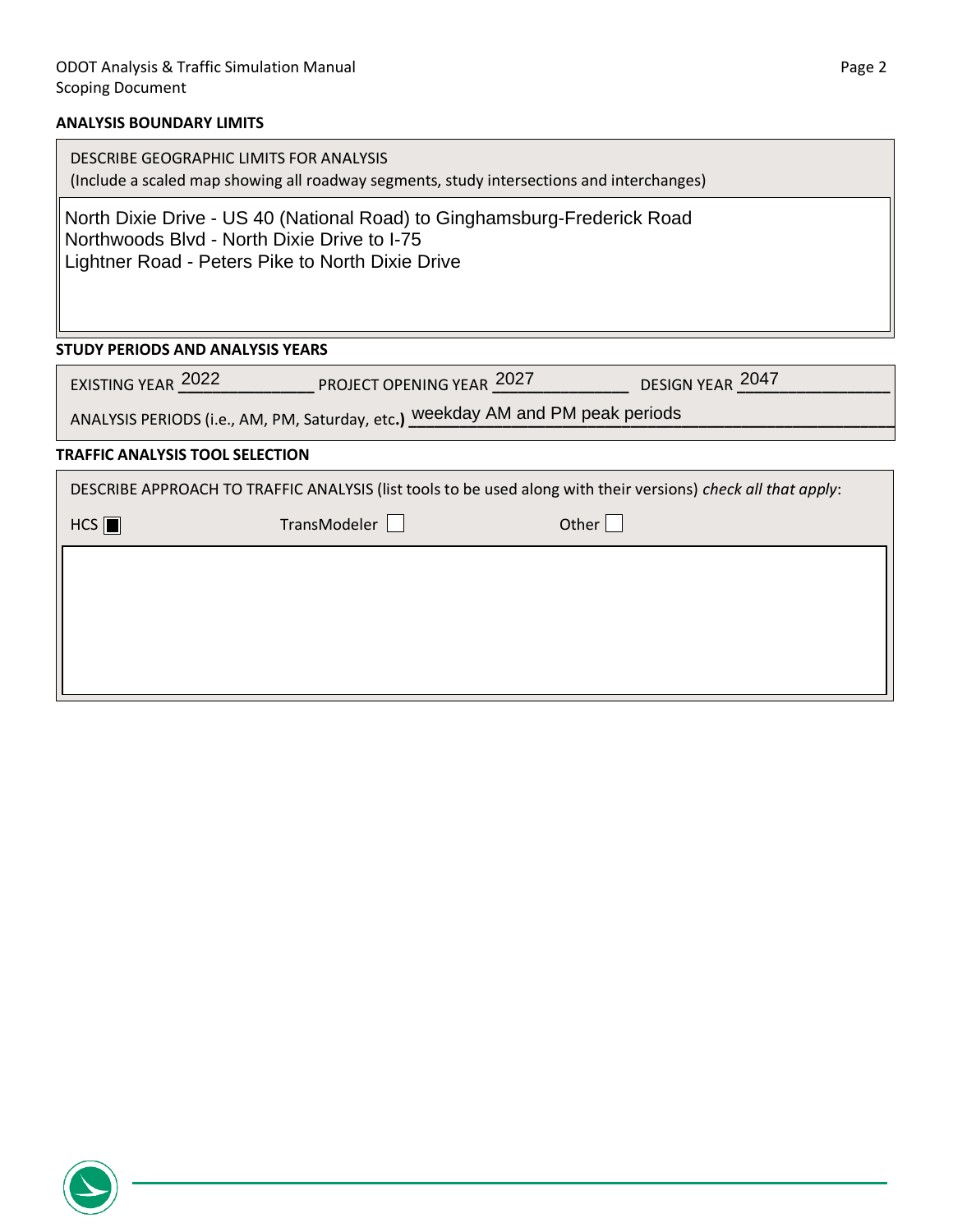# **DATA REQUIREMENTS AND DATA COLLECTION PLAN**

| applicable))                                                                                             |                          | DESCRIBE DATA COLLECTION PLAN (i.e. include locations, sources, techniques and schedule for each type of data (if                |
|----------------------------------------------------------------------------------------------------------|--------------------------|----------------------------------------------------------------------------------------------------------------------------------|
| <b>Turning Movement Counts</b>                                                                           | $\bullet$ Yes $\circ$ No |                                                                                                                                  |
|                                                                                                          |                          | 24-hour turning movement counts required at North Dixie Drive-Northwoods Blvd and North Dixie Drive-Lightner Road intersections. |
| <b>Segment Counts</b>                                                                                    | $O$ Yes $\odot$ No       |                                                                                                                                  |
|                                                                                                          |                          |                                                                                                                                  |
| Average Speeds/Travel Times                                                                              | $O$ Yes $\odot$ No       |                                                                                                                                  |
|                                                                                                          |                          |                                                                                                                                  |
| Queue Lengths                                                                                            | $O_{Yes}$ $\odot$ No     |                                                                                                                                  |
|                                                                                                          |                          |                                                                                                                                  |
| <b>Existing Signal Timings</b>                                                                           | $O$ Yes $\odot$ No       |                                                                                                                                  |
| North Dixie Drive-Northwoods Blvd existing signal timings to be provided by City of Vandalia.            |                          |                                                                                                                                  |
| Should pedestrian WALK/DON'T WALK times be accommodated within the phase times? $\bullet$ Yes $\circ$ No |                          |                                                                                                                                  |
|                                                                                                          |                          |                                                                                                                                  |
| $O$ Yes $\odot$ No<br>Free-Flow Speed                                                                    |                          |                                                                                                                                  |
| Use posted speed limit plus 5 mph.                                                                       |                          |                                                                                                                                  |
| $\bullet$ Yes $\circ$ No<br>Lane Utilization                                                             |                          |                                                                                                                                  |
| For SB lanes at North Dixie Drive-Northwoods Blyd intersection.                                          |                          |                                                                                                                                  |

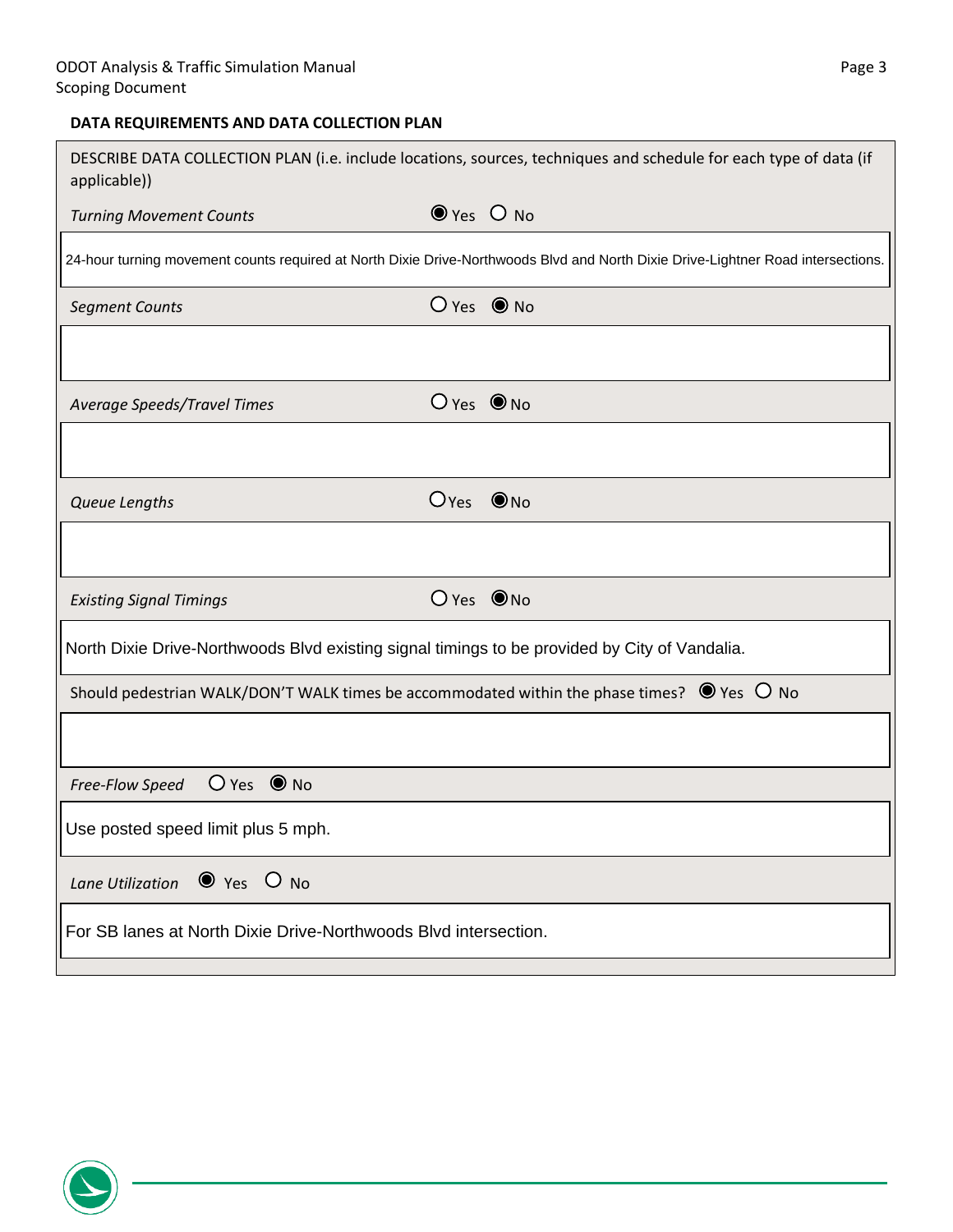| Additional data needed for calibration/validation? |      |  |
|----------------------------------------------------|------|--|
| Yes                                                | No X |  |
|                                                    |      |  |
|                                                    |      |  |
|                                                    |      |  |
|                                                    |      |  |
|                                                    |      |  |
|                                                    |      |  |
|                                                    |      |  |
|                                                    |      |  |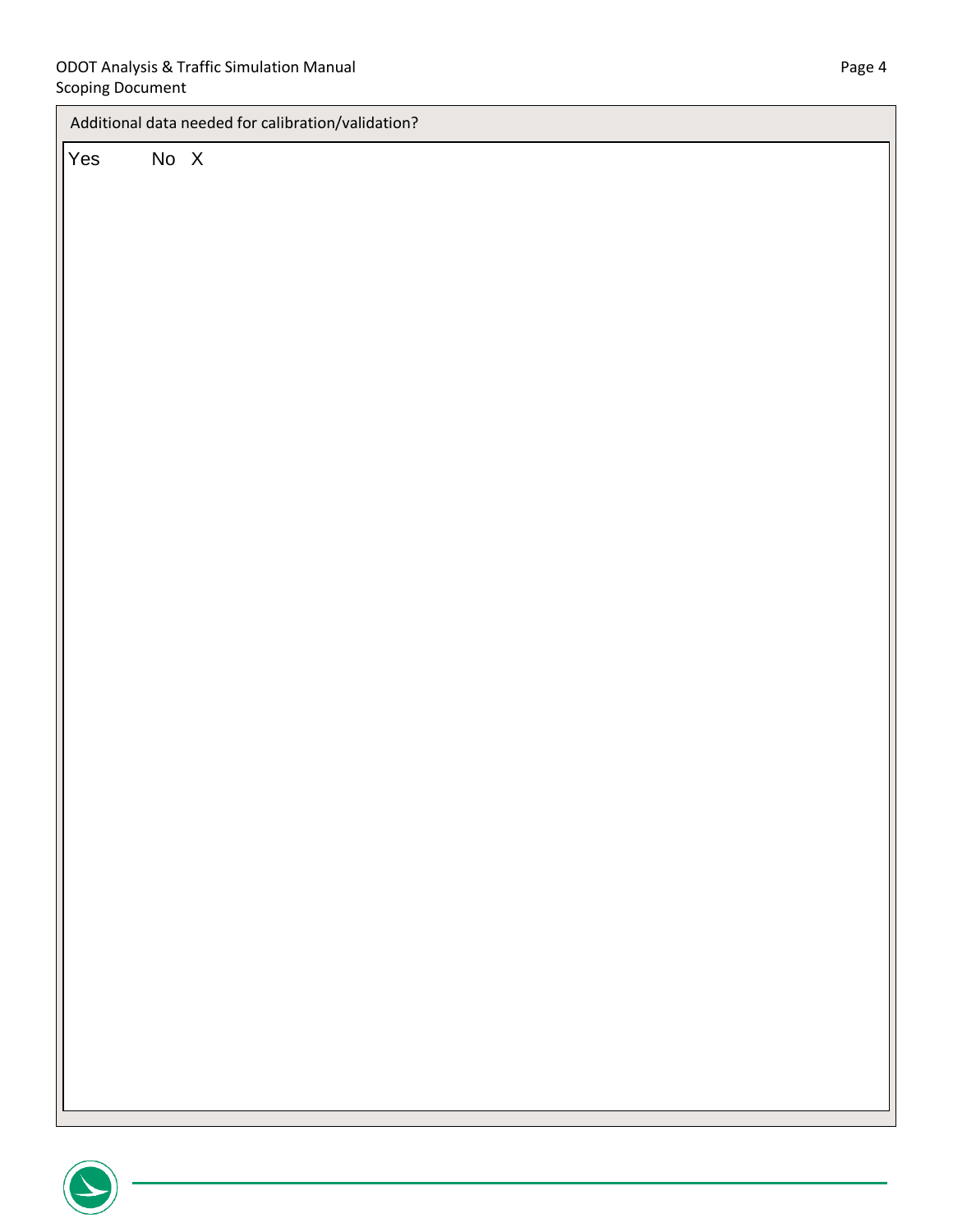## ODOT Analysis & Traffic Simulation Manual **Page 5** and Contract Contract Contract Contract Page 5 Scoping Document

### **PROJECT TRAFFIC FORECASTING**

| Certified Traffic                                 | Planning Level Forecasts                                                                                                                                                                       | SDE Tool | SHIFT |
|---------------------------------------------------|------------------------------------------------------------------------------------------------------------------------------------------------------------------------------------------------|----------|-------|
|                                                   | SUMMARIZE METHODOLOGY FOR DEVELOPING TRAFFIC FORECASTS                                                                                                                                         |          |       |
| will be provided by District 7 upon request.      | Project traffic forecasts to be prepared by consultant and submitted to ODOT District 7 for<br>approval. Certified traffic methodology to be used. Model outputs for use in NCHRP spreadsheets |          |       |
| <b>PROJECT ALTERNATIVES</b>                       |                                                                                                                                                                                                |          |       |
| Existing Conditions Analysis $O$ Yes $\bullet$ No |                                                                                                                                                                                                |          |       |
| If yes, explain why:                              |                                                                                                                                                                                                |          |       |
|                                                   |                                                                                                                                                                                                |          |       |
|                                                   |                                                                                                                                                                                                |          |       |
| No-Build Conditions Analysis OYes ONo             |                                                                                                                                                                                                |          |       |
| If no, explain why:                               |                                                                                                                                                                                                |          |       |
|                                                   |                                                                                                                                                                                                |          |       |

How many Build alternatives are anticipated? \_\_\_\_\_\_\_ \_\_\_\_ 1